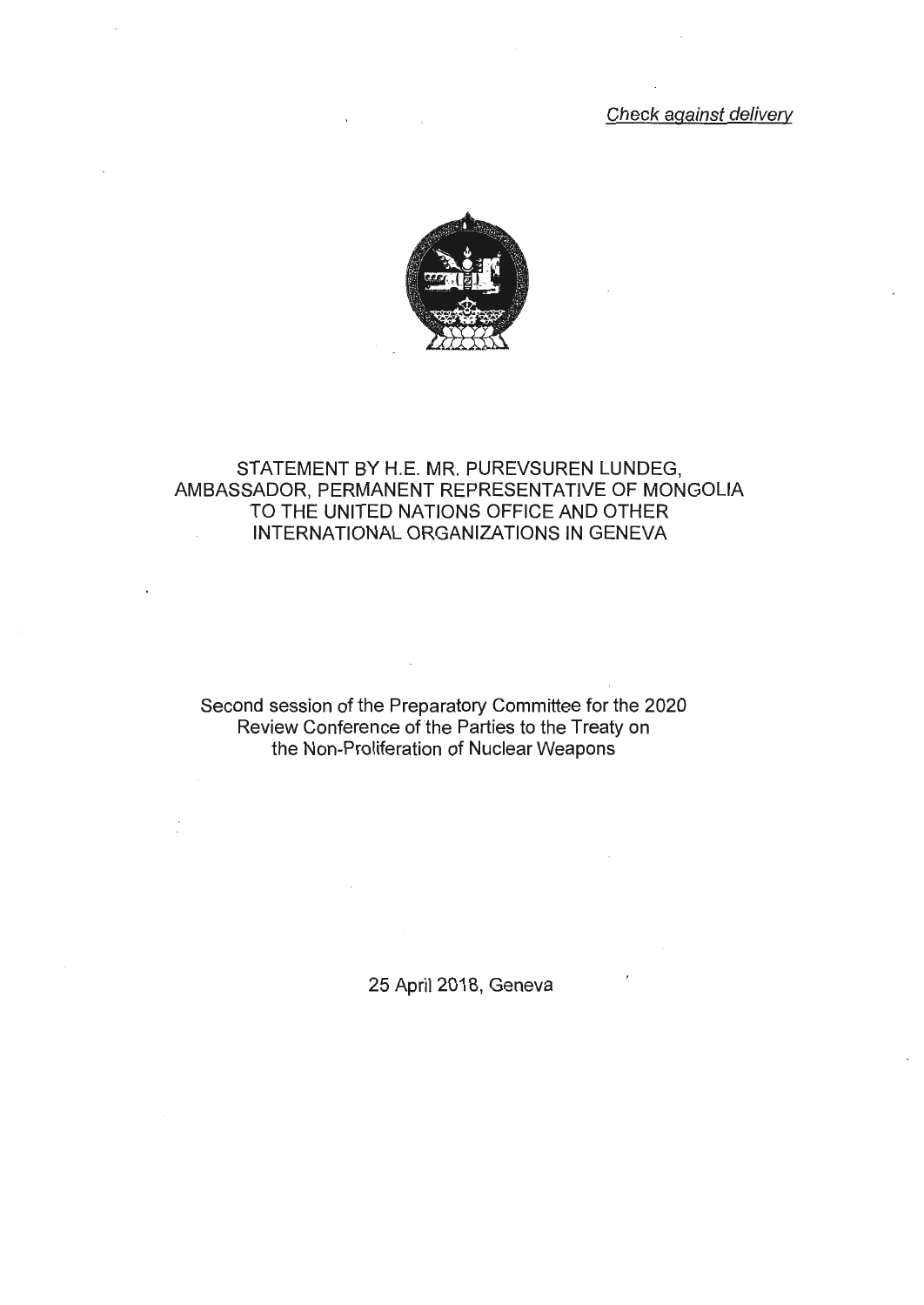Mr. Chair,

1. Mongolia wishes to extend to you its warm congratulations on your assumption of duties as Chairperson of the Second Session of the Preparatory Committee for the 2020 Review Conference of the Parties to the NPT. We are confident that the session will be a success under your able leadership.

2. Mongolia aligns itself with the statement made by the distinguished Ambassador of the Bolivarian Republic of Venezuela on behalf of the Non-Aligned Movement States Parties to the NPT.

3. Nuclear disarmament and non-proliferation demand our particular attention in light of the many challenges the global non-proliferation regime and nuclear disarmament process have been confronted with over recent years. One of such challenges was the failure of the 2015 NPT Review Conference to adopt an outcome document. This highlights the need to put forth even more concerted effort and, most importantly, demonstrate the much-needed flexibility necessary to achieve a meaningful NPT Review Conference in 2020. At the same time, we must ensure implementation of the outcome documents of the 1995, 2000 and 2010 NPT Review Conferences. Otherwise, there is no point in holding review conferences, if their outcome documents are not implemented.

The only viable way to maintain the vitality of NPT 'is to give equal priority to its three pillars of nuclear disarmament, nuclear nonproliferation and peaceful use of nuclear energy. Without question, these three pillars complement one another.

4. The ultimate goal of nuclear disarmament is a world without nuclear weapons. The current stalemate over nuclear disarmament brings forth the need for progress in the implementation of Article VI of NPT. We are convinced that vigorous implementation by the nuclear-weapon states of Article VI would considerably bolster the non-proliferation pillar of NPT.

It is of critical importance that any disarmament measures are subject to the principles of transparency, irreversibility and verifiability. We also call on the nuclear-weapon states to lessen the role of nuclear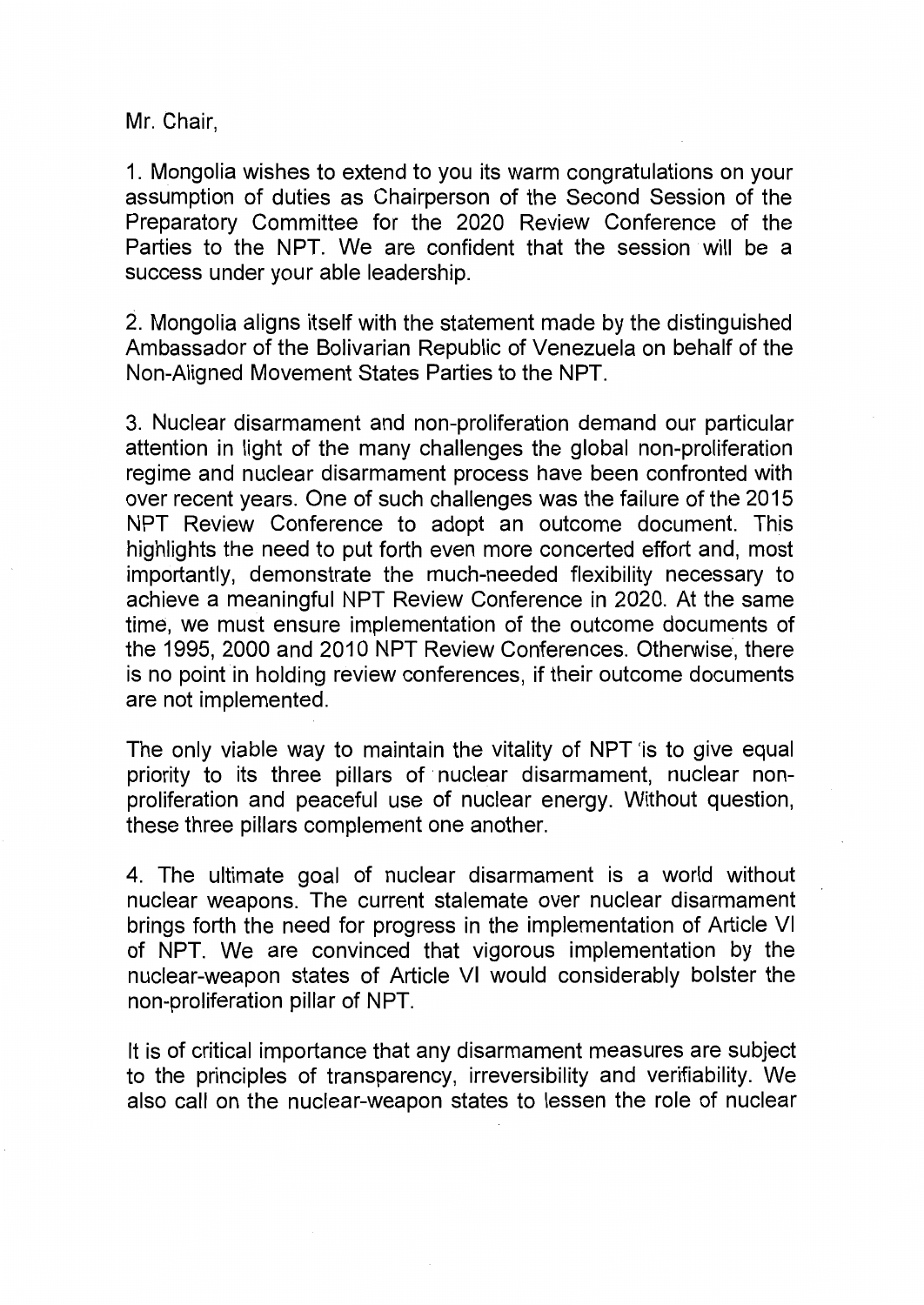weapons in their security and military policies and lower the operational status of nuclear weapon systems in order to reduce the risk of nuclear catastrophe.

We believe that NPT norms, in particular Article VI, are strengthened with the Treaty on the Prohibition of Nuclear Weapons adopted last year. The Ban Treaty does not undermine NPT. On the contrary, it is conducive to achieving the purpose of NPT.

Mr. Chair,

5. If we are to maintain and reinforce the credibility of the arms control regime, we cannot confine our concern to the challenges confronting the disarmament provisions of the NPT. Challenges on the non-proliferation side are to be given equal priority.

6. The Comprehensive Nuclear Test-Ban Treaty (CTBT) is one of the key components to achieving nuclear non-proliferation since it constrains further development of nuclear weapons. Therefore, the entry into force of the treaty is an imperative if the NPT regime is to be effective and viable.

Even though not yet in force, the CTBT has proven itself as a successful treaty. One of the Treaty's biggest assets is its effective verification mechanism. Mongolia is proud to be hosting 4 monitoring stations under the International Monitoring System (IMS). However, so long as the Treaty is not in force, the global regime banning nuclear testing will remain fragile.

Mr. Chair,

7. We believe that the conclusion of a legally-binding instrument on security assurances for non-nuclear-weapon States is essential, if confidence of these states in multilateral mechanisms is to be reinforced. Conclusion of such an instrument should be pursued as a matter of highest priority.

8. The third pillar of NPT  $-$  peaceful use of nuclear energy  $-$  should also be at the forefront of our common efforts to strengthen NPT. Mongolia commends the International Atomic Energy Agency's work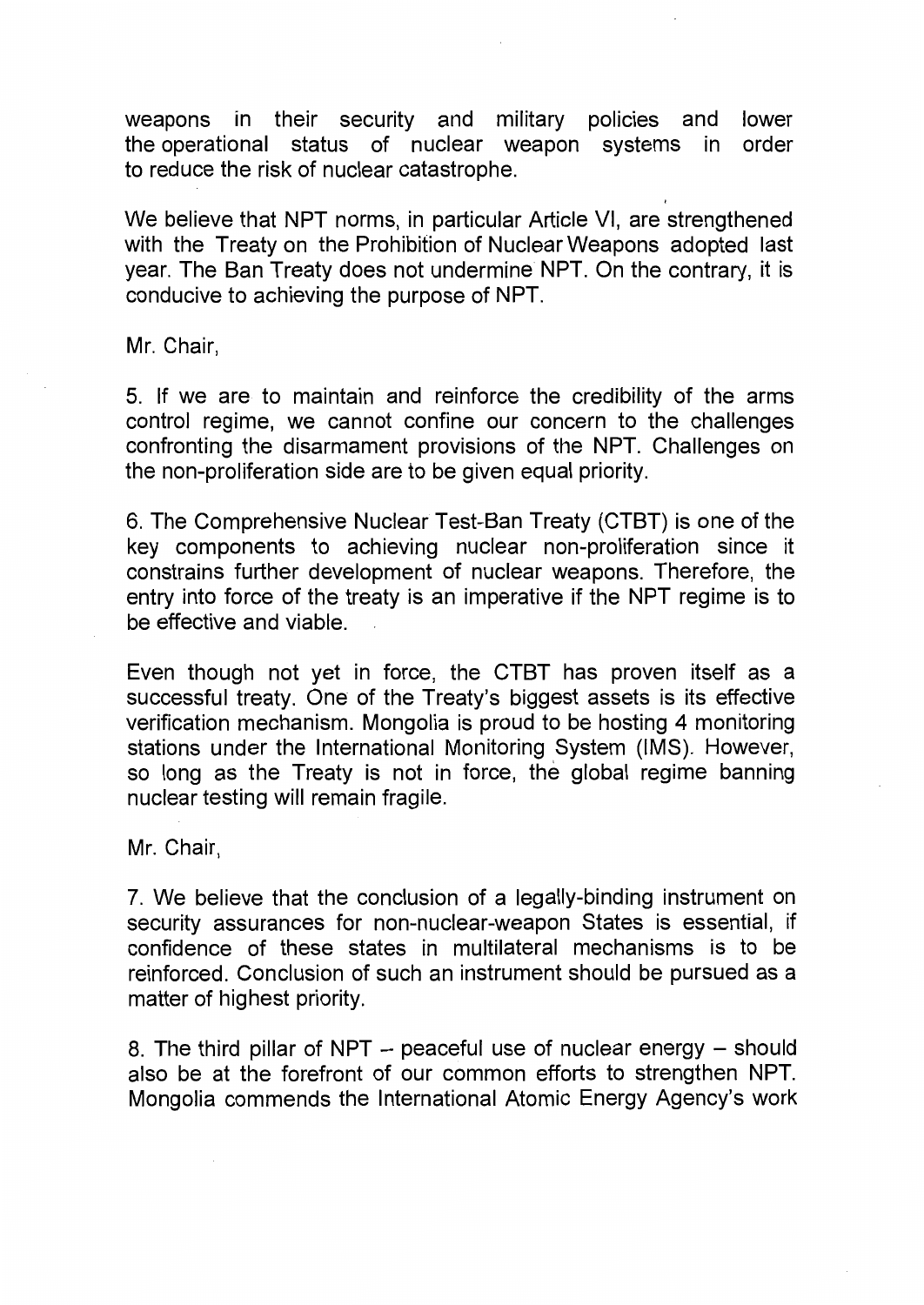pursuant to Articles Ill and IV of NPT in verifying compliance with nuclear non-proliferation undertakings and in supporting the Parties to the Treaty in fulfilling their inalienable right to develop research, production and use of nuclear energy for peaceful purposes.

The Agency's technical cooperation programme is an indispensable part of its mandate. It has a positive bearing not only on the implementation of NPT but also Sustainable Development Goals. Judging by the outcomes of Technical Cooperation projects in my own country, Mongolia, I can say with confidence that IAEA projects on food and agriculture, geology, mining and health such as the Programme of Action for Cancer Therapy (PACT) contribute significantly to the scientific progress and sustainable socio-economic development of recipient Member States.

Mr. Chair,

9. Nuclear-weapon-free zones and Mongolia's nuclear-weapon-free status are a stand-out in their contribution to nuclear disarmament and non-proliferation. In addition to reinforcing NPT, they contribute to confidence building in their respective regions. As such, they strengthen world and regional peace and security.

Contributing to the international community's efforts in the field of nuclear disarmament and non-proliferation is one of the objectives of Mongolia's foreign policy. It is gratifying that Mongolia's internationally recognized nuclear-weapon-free status contributes to strengthening the nuclear non-proliferation regime as well as international and regional peace and security.

Mr. Chair,

10. The Conference on Disarmament's unique history affords impressive examples of negotiating international instruments complicated both in nature and scope. Yet, the CD's dismal failure to adopt a programme of work has seriously undermined its role.

The establishment of subsidiary bodies pursuant to CD decision 2119 adopted in February this year enables the CD to engage in substantive discussions for the first time in over 20 years. It is